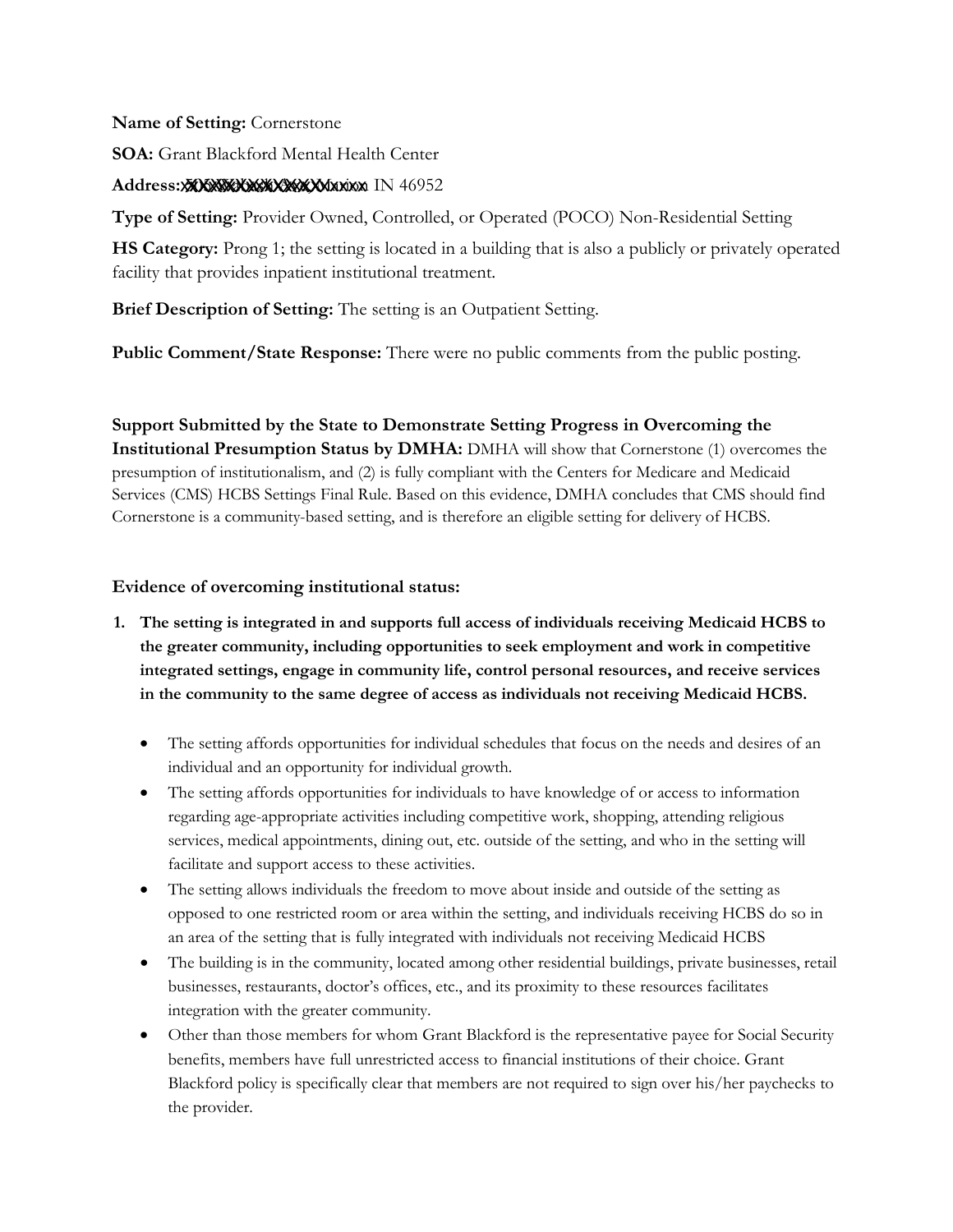- • There are public transportation resources available in Marion. The nearest bus stop is on the street immediately in front of Cornerstone. The setting posts contact information for private taxi services and Medicaid-funded transportation.
- • The setting is physically accessible, including wheelchair ramps, accessible bathrooms, and an elevator.
- • There are no provider-established restrictions on member's ability to seek out and engage in competitive employment.
- **2. The setting is selected by the individual from among setting options, including non-disability specific settings. The setting options are identified and documented in the person-centered service plan and are based on the individual's needs and preferences.**
	- • The setting reflect individual needs and preferences, and its policies ensure the informed choice of a member.
	- • The setting offers the opportunity for a member to choose to combine more than one service delivery setting or type of HCBS. Members have full choice as to what services they will receive (including HCBS), who will provide those services, and where those services are provided.

# **3. The setting ensures an individual's rights of privacy, dignity, and respect, and freedom from coercion and restraint.**

- • All information about individuals is kept private. Grant Blackford has a privacy/HIPAA policy applicable to all staff which extends to electronic medical records, and areas with confidential and protected health information are kept locked.
- Grant Blackford has a policy prohibiting the use of restraints and/or restrictive interventions.
- • Grant Blackford has a policy in place for all staff which ensures that supports and plans to address behavioral needs are specific to the member, and are not restrictive to the rights of other members receiving services at the setting.
- **4. The setting optimizes, but does not regiment, individual initiative, autonomy, and independence in making life choices, including but not limited to daily activities, physical environment, and with whom to interact.**
	- • The only areas at Cornerstone which are locked or otherwise inaccessible to outpatient members are areas for medication storage, areas with confidential/protected health information, utility/janitorial storage areas, and entrance doors to the inpatient unit.
	- • Members receiving outpatient services at Cornerstone are free to choose with whom to do activities in the setting or outside the setting, and are never assigned only to be with a certain group of people.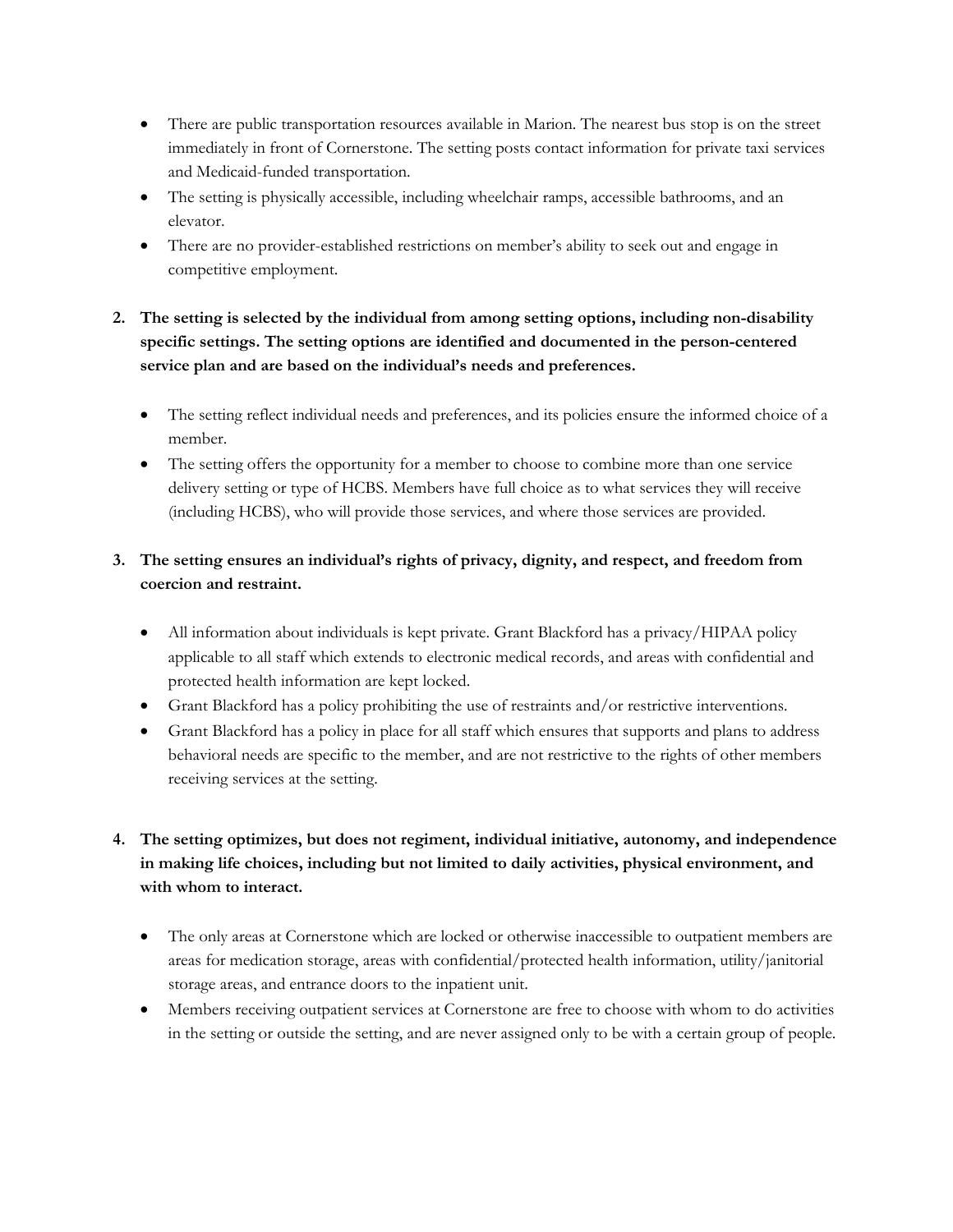- • Meals are not provided at Cornerstone as a routine part of outpatient services. Vending machines are available and there are no restrictions on eating or drinking while inside Cornerstone.
- • Information on individual member rights and responsibilities are clearly posted in the entrance lobby, including how to make anonymous complaints and request different service providers.
- • Members receiving Medicaid-funded services and supports may engage in legal activities in the same manner as individuals who are not receiving Medicaid-funded services and supports.

#### **5. The setting facilitates individual choice regarding services and supports, and who provides them**

- • Individuals are provided a choice regarding the services, provider, and settings and the opportunity to visit/understand the options, and affords individuals the opportunity to regularly and periodically update or change their service and support preferences.
- • Grant Blackford's service provision policies ensure that members are supported in developing person-centered treatment plans to support their individual needs and preferences, including how to make a request for additional HCBS, or changes to their current HCBS.

 Based on the above characteristics, Cornerstone is fully compliant with the requirements of the CMS HCBS Settings Final Rule for non-residential settings.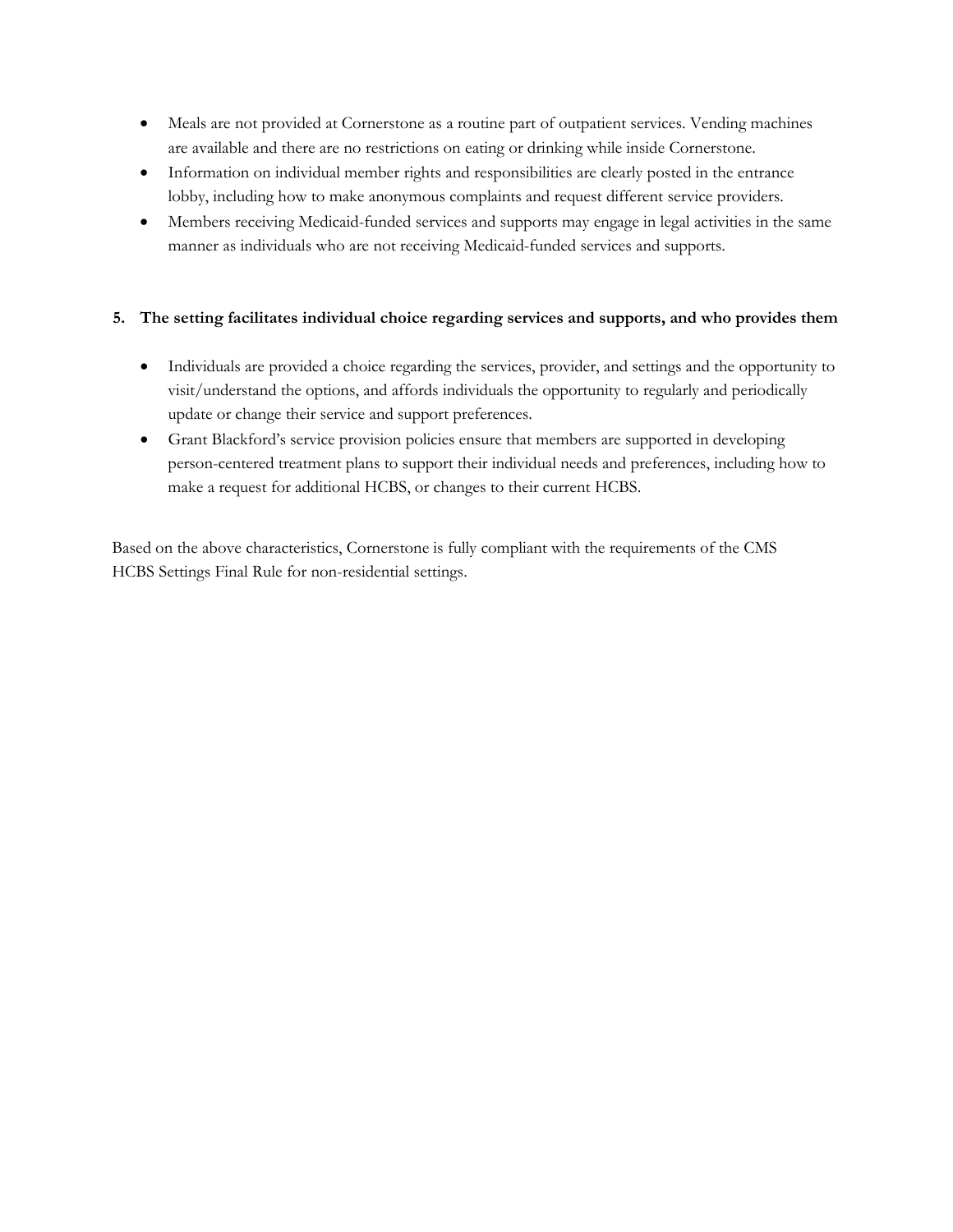**Name of Setting:** Four County Main Office

**SOA:** Four County Counseling Center, Inc.

# **Address:** xxxxxxxxxxxxxxxxx XXXXXXXXXXX 1015 Michigan Ave, Logansport IN 46947

**Type of Setting:** Provider Owned, Controlled, or Operated (POCO) Non-Residential Setting **HS Category:** Prong 1; the setting is located in a building that is also a publicly or privately operated facility that provides inpatient institutional treatment

**Brief Description of Setting:** Outpatient care setting.

**Public Comment/State Response:** There were no public comments from the public posting.

# **Support Submitted by the State to Demonstrate Setting Progress in Overcoming the**

**Institutional Presumption Status by DMHA:** DMHA will show that Four County Main Office (1) overcomes the presumption of institutionalism, and (2) is fully compliant with the Centers for Medicare and Medicaid Services (CMS) HCBS Settings Final Rule.

- **1. The setting is integrated in and supports full access of individuals receiving Medicaid HCBS to the greater community, including opportunities to seek employment and work in competitive integrated settings, engage in community life, control personal resources, and receive services in the community to the same degree of access as individuals not receiving Medicaid HCBS.** 
	- The setting affords opportunities for individual schedules that focus on the needs and desires of an individual and an opportunity for individual growth.
	- The setting affords opportunities for individuals to have knowledge of or access to information regarding age-appropriate activities including competitive work, shopping, attending religious services, medical appointments, dining out, etc. outside of the setting, and who in the setting will facilitate and support access to these activities.
	- The setting allows individuals the freedom to move about inside and outside of the setting as opposed to one restricted room or area within the setting, and individuals receiving HCBS do so in an area of the setting that is fully integrated with individuals not receiving Medicaid HCBS.
	- The building is in the community, located among other residential buildings, private businesses, retail businesses, restaurants, doctor's offices, etc., and its proximity to these resources facilitates integration with the greater community.
	- Other than those members for whom Four County is the representative payee for Social Security benefits, members have full unrestricted access to financial institutions of their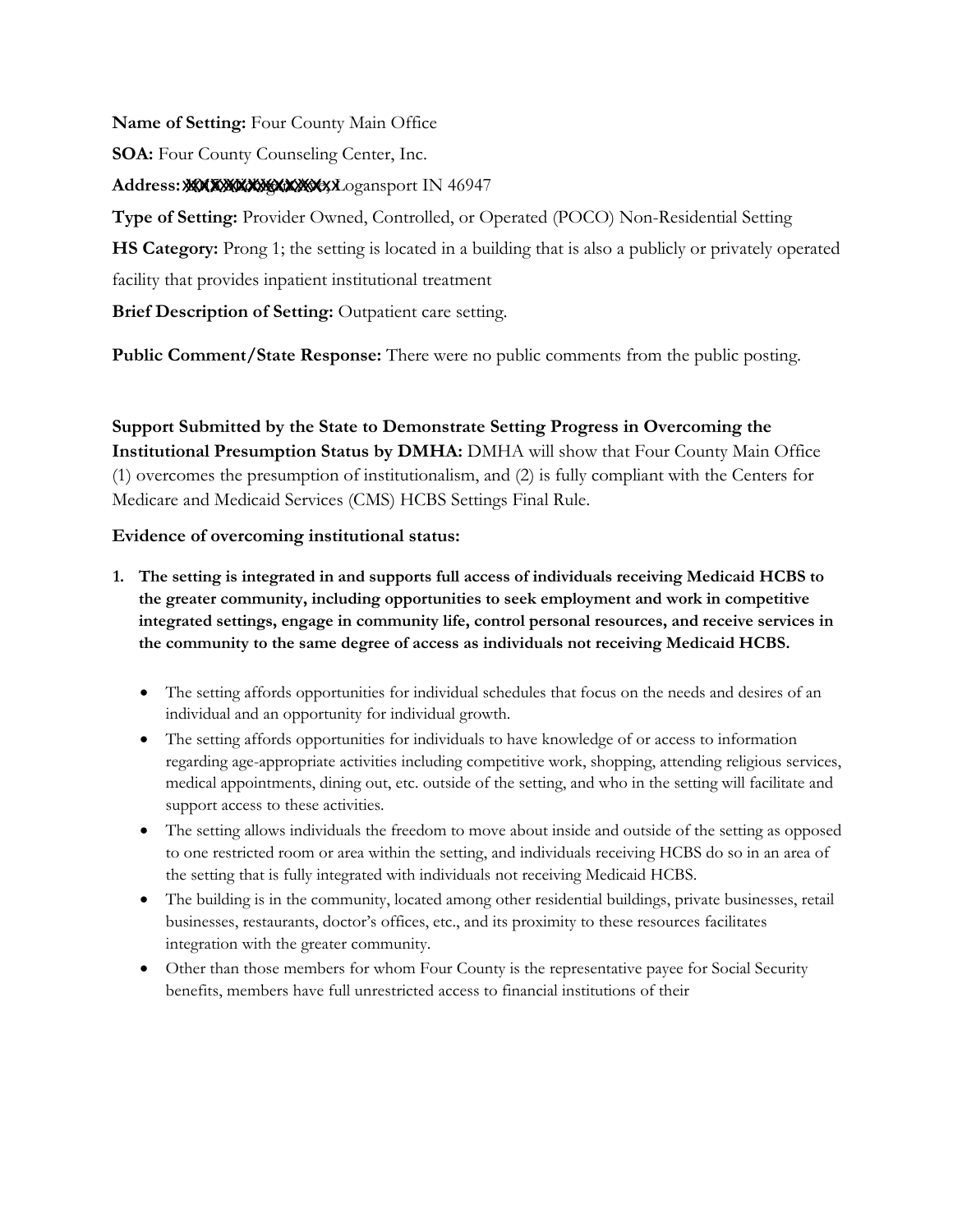choice. Four County policy is specifically clear that members are not required to sign over his/ her paychecks to the provider.

- There are ample public transportation resources available in Logansport. The nearest bus stop is on the street immediately in front of Four County Main Office. The setting posts contact information for private taxi services and Medicaid-funded transportation.
- The setting is physically accessible, including wheelchair ramps, access to accessible bathrooms, and an elevator.
- There are no provider-established restrictions on member's ability to seek out and engage in competitive employment.

## **2. The setting is selected by the individual from among setting options, including non-disability specific settings. The setting options are identified and documented in the person-centered service plan and are based on the individual's needs and preferences.**

- The setting reflect individual needs and preferences, and its policies ensure the informed choice of a member.
- The setting offers the opportunity for a member to choose to combine more than one service delivery setting or type of HCBS. Members have full choice as to what services they will receive (including HCBS), who will provide those services, and where those services are provided.

# **3. The setting ensures an individual's rights of privacy, dignity, and respect, and freedom from coercion and restraint.**

- All information about individuals is kept private. Four County has a privacy/HIPAA policy applicable to all staff which extends to electronic medical records, and areas with confidential and protected health information are kept locked.
- Four County has a policy prohibiting the use of restraints and/or restrictive interventions.
- Four County policy ensures that supports and plans to address behavioral needs are specific to the member, and are not restrictive to the rights of other members receiving services at the setting.
- **4. The setting optimizes, but does not regiment, individual initiative, autonomy, and independence in making life choices, including but not limited to daily activities, physical environment, and with whom to interact.** 
	- The only areas at Four County Main Office which are locked or otherwise inaccessible to outpatient members are areas for medication storage, areas with confidential/protected health information, and utility/janitorial storage areas.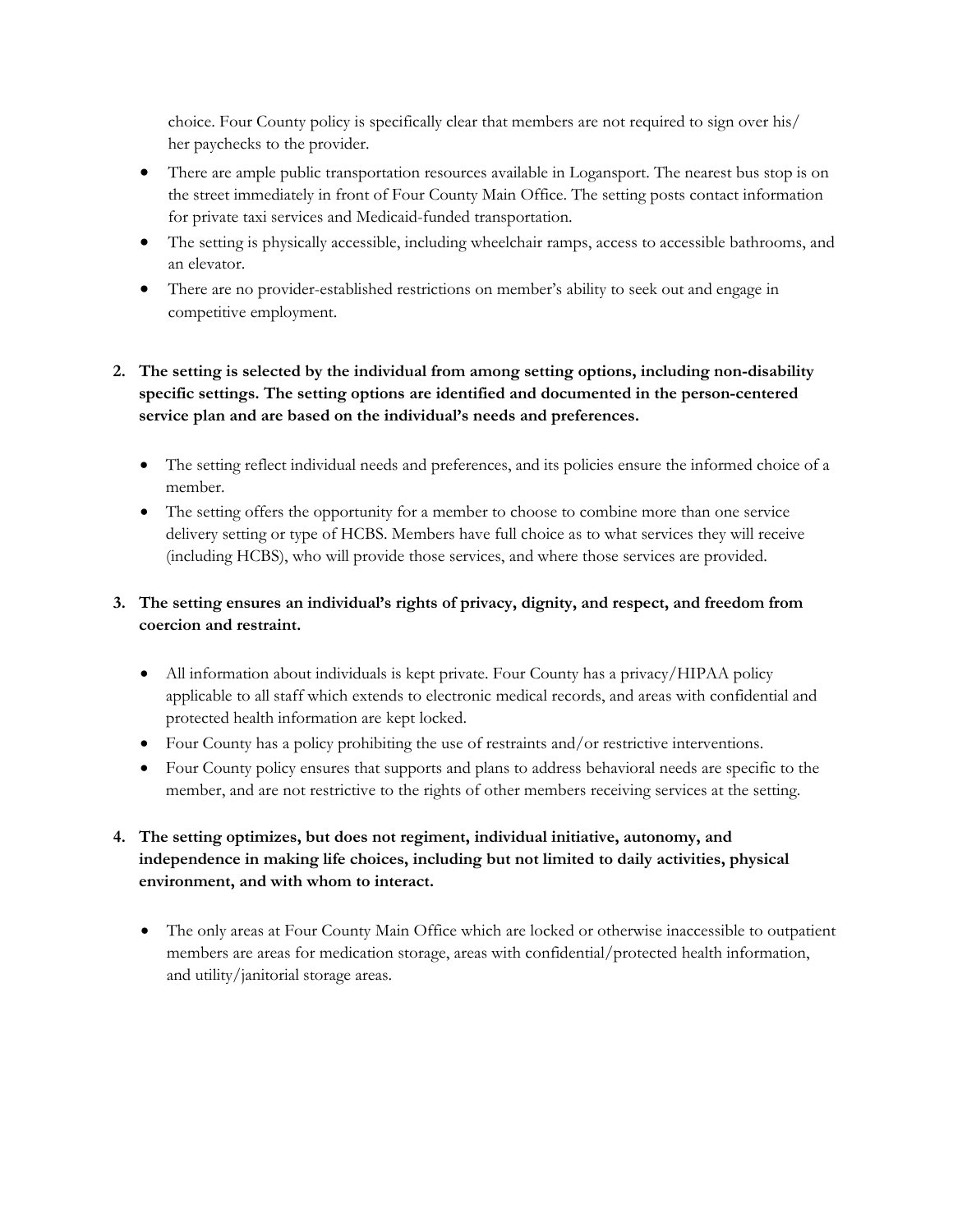- Members receiving outpatient services at Four County Main Office are free to choose with whom to do activities in the setting or outside the setting, and are never assigned only to be with a certain group of people.
- Meals are not provided in the outpatient services areas, but vending machines are available throughout the building and there are no restrictions on eating or drinking while inside Four County Main Office.
- Information on individual member rights and responsibilities are clearly posted in the entrance lobby, including how to make anonymous complaints and requesting different service providers.
- Members receiving Medicaid-funded services and supports may engage in legal activities in the same manner as individuals who are not receiving Medicaid-funded services and supports.

### **5. The setting facilitates individual choice regarding services and supports, and who provides them.**

- Individuals are provided a choice regarding the services, provider, and settings and the opportunity to visit/understand the options, and affords individuals the opportunity to regularly and periodically update or change their service and support preferences.
- Four County's operating policies ensure that members are supported in developing person-centered treatment plans to support their individual needs and preferences, including how to make a request for additional HCBS, or changes to their current HCBS.

Based on the above characteristics, Four County Main Office is fully compliant with the requirements of the CMS HCBS Settings Final Rule.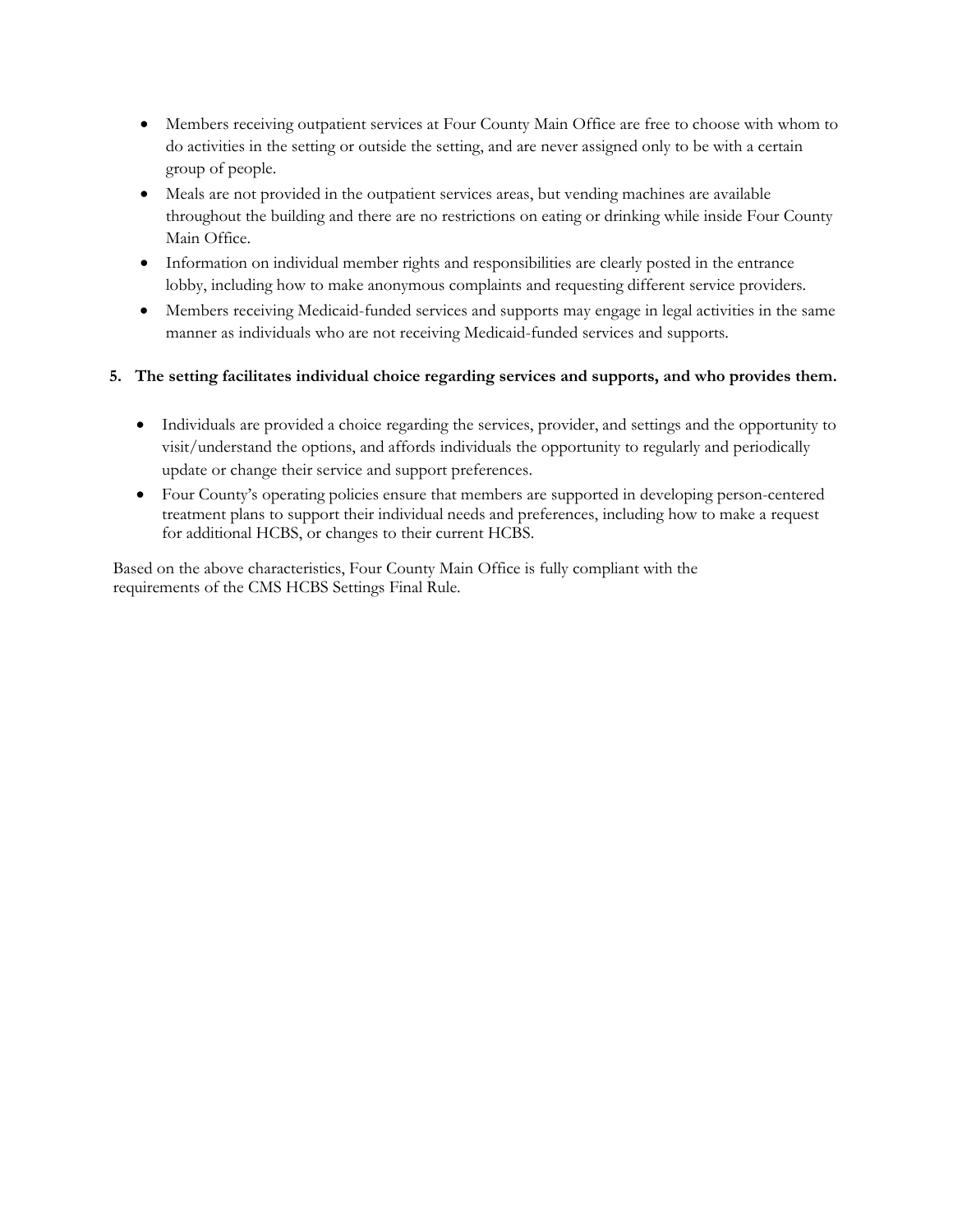**Name of Setting:** Oaklawn Main Office (Goshen Campus)

**SOA:** Oaklawn Psychiatric Center, Inc.

Address: **XXXXXXXXXXXXXXX**XXGoshen IN 46527

**Type of Setting:** Provider Owned, Controlled, or Operated (POCO) Non-Residential Setting

**HS Category:** Prong 1; the setting is located in a building that is also a publicly or privately operated facility that provides inpatient institutional treatment.

**Brief Description of Setting:** Outpatient care setting.

Public Comment/State Response: There were no public comments from the public posting.

**Support Submitted by the State to Demonstrate Setting Progress in Overcoming the Institutional Presumption Status by DMHA:** DMHA will show that Oaklawn Main Office (1) overcomes the presumption of institutionalism, and (2) is fully compliant with the Centers for Medicare and Medicaid Services (CMS) HCBS Settings Final Rule for non-residential settings. Based on this evidence, DMHA concludes that CMS should find Oaklawn Main Office is a communitybased setting, and is therefore an eligible setting for delivery of HCBS.

- **1. The setting is integrated in and supports full access of individuals receiving Medicaid HCBS to the greater community, including opportunities to seek employment and work in competitive integrated settings, engage in community life, control personal resources, and receive services in the community to the same degree of access as individuals not receiving Medicaid HCBS.**
	- Setting is located in the community among other residences and retail businesses.
	- • Setting is handicapped accessible with wide doors, automatic door openers and handicapped bathrooms.
	- • Clients have access and control over their funds unless otherwise required by the Social Security Administration for the client to have a representative payee.
	- • Taxis are available in the area but no bus stop near the setting. Oaklawn provides transportation for clients to attend appointments by either staff assisting or by paying for taxi to bring the client to the setting.
	- The main office is located on a campus open to the public for walking/runs and playground usage.
	- • The setting affords opportunities for individuals to have knowledge of and access to information regarding activities outside of the setting, including competitive work and medical appointments, and who in the setting will facilitate and support access to these activities.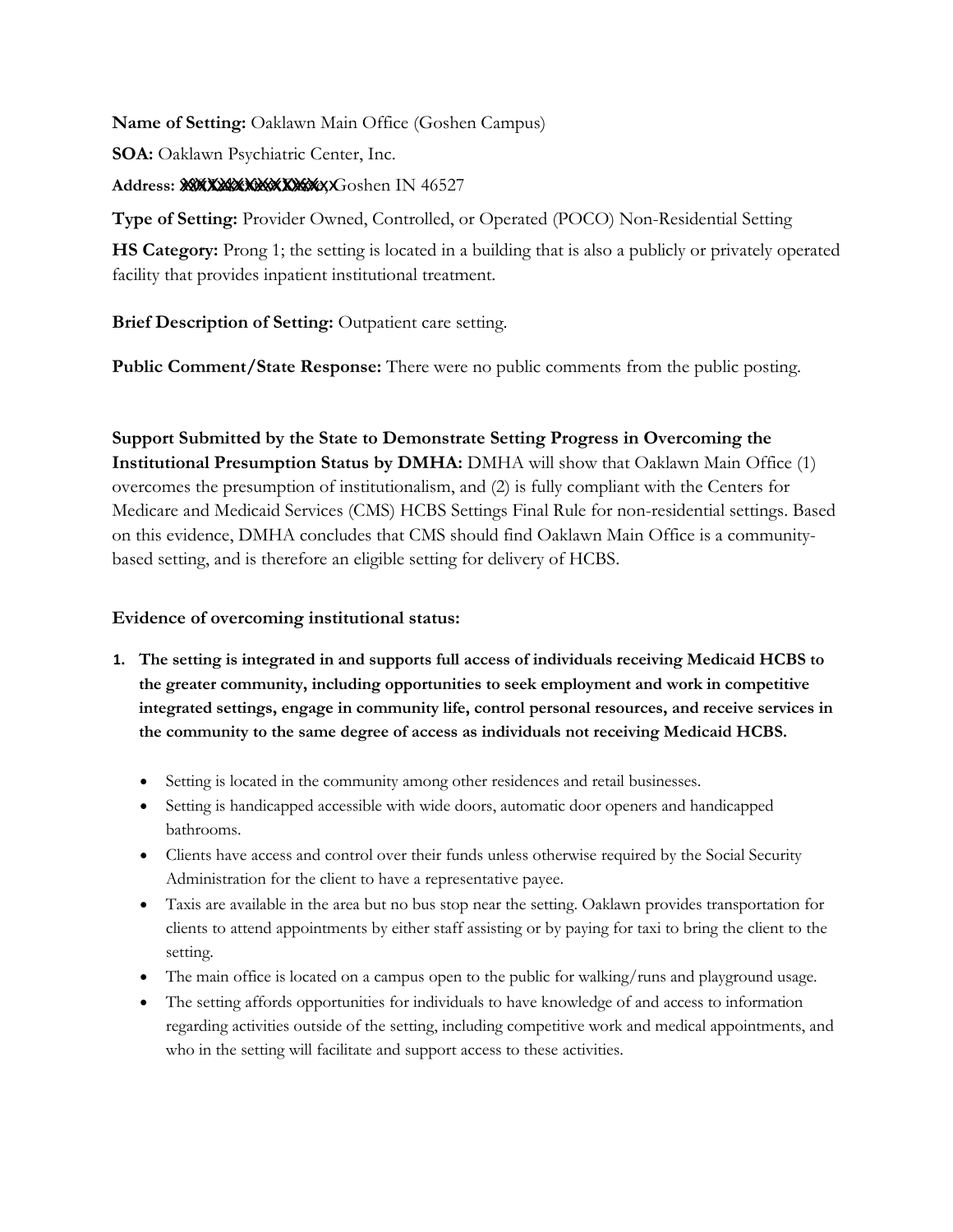- **2. The setting is selected by the individual from among setting options, including non-disability specific settings. The setting options are identified and documented in the person-centered service plan and are based on the individual's needs and preferences.**
	- • Individuals are given a choice of available service/treatment options at the office, and have the option to receive their services at other community-based outpatient sites operated by Oaklawn.
	- • The setting reflects individual needs and preferences and has policies that ensure the informed choice of the individual.
	- • Individuals are connected with community activities that foster relationships with community members unaffiliated with the setting.

# **3. The setting ensures an individual's rights of privacy, dignity, and respect, and freedom from coercion and restraint.**

- Staff ask members about services and supports they want and need.
- All information about individuals are kept private.
- • The setting employs policies to ensure staff interacts and communicates with individuals respectfully and in a manner in which the person would like to be addressed.
- • The setting policies ensure that each individual's supports and plans to address behavioral needs are specific to the individual.
- Oaklawn has a standing policy prohibiting the use of seclusion or restraints.
- **4. The setting optimizes, but does not regiment, individual initiative, autonomy, and independence in making life choices, including but not limited to daily activities, physical environment, and with whom to interact.**
	- • The setting affords a variety of meaningful non-work activities that are responsive to the goals, interests, and needs of the individuals.
	- The physical environment of the setting supports a variety of individual goals and needs.
	- • The setting affords opportunities for individuals to choose with whom to do activities in the setting or outside the setting.
	- The setting posts and provides information on individual rights and responsibilities.
	- • The setting affords the opportunity for tasks and activities matched to the individual's skills, abilities, and desires.

### **5. The setting facilitates individual choice regarding services and supports, and who provides them.**

- Individuals at the setting are provided a choice regarding the services, provider, and settings.
- Individuals at the setting are able to regularly or periodically update or change their preferences.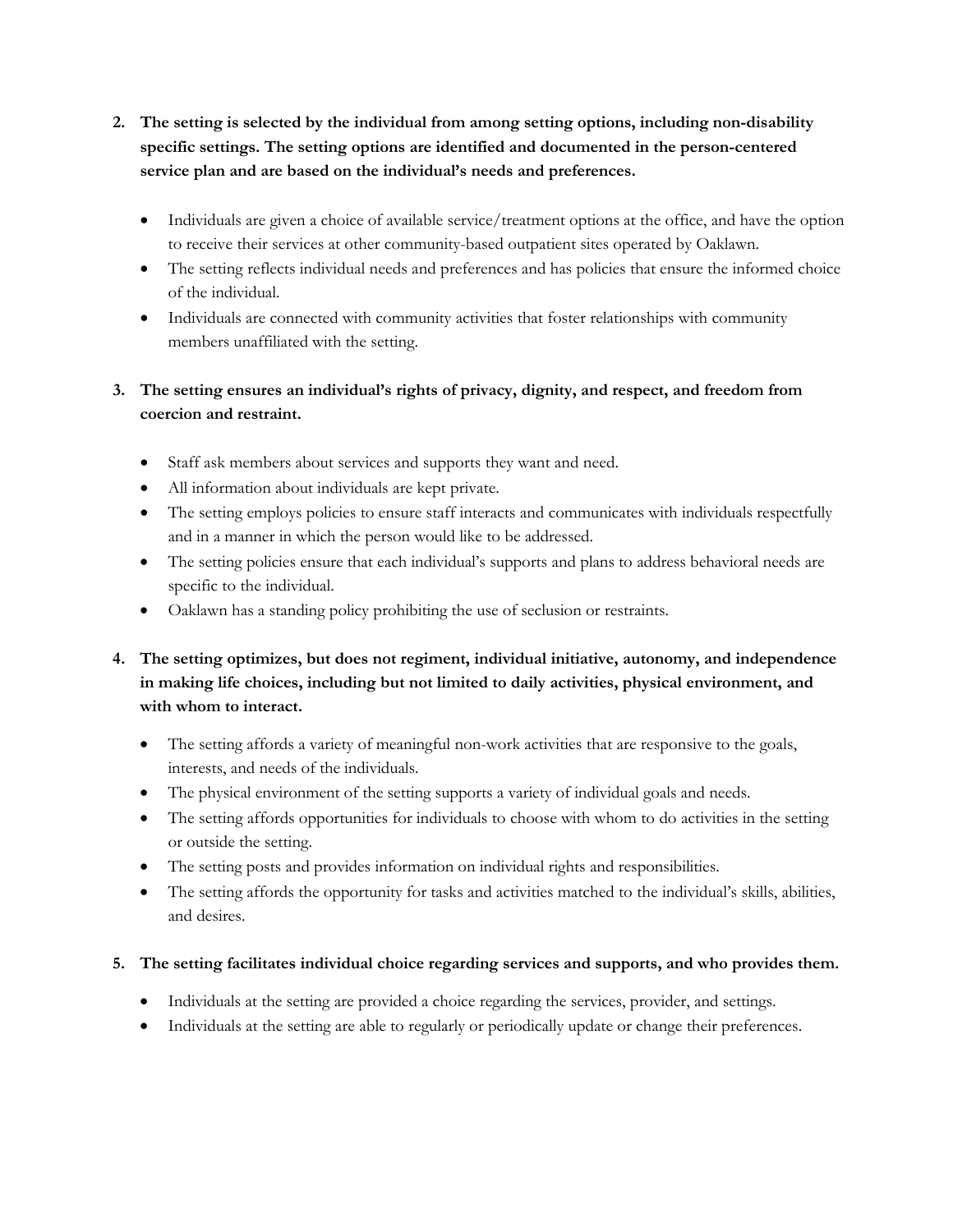- • The setting affords the individual with the opportunity to participate in meaningful non-work activities in integrated community settings in a manner consistent with the individual's needs and preferences.
- • The setting policies ensure the individual is supported in developing plans to support his/her needs and preferences, and staff are knowledgeable about the capabilities, interests, preferences, and needs of the individual.
- • The setting posts or provides information to individuals about how to make a request for additional HCBS or changes in their current HCBS.

 Based on the above characteristics, the Oaklawn Main Office is fully compliant with the requirements of the CMS HCBS Settings Final Rule.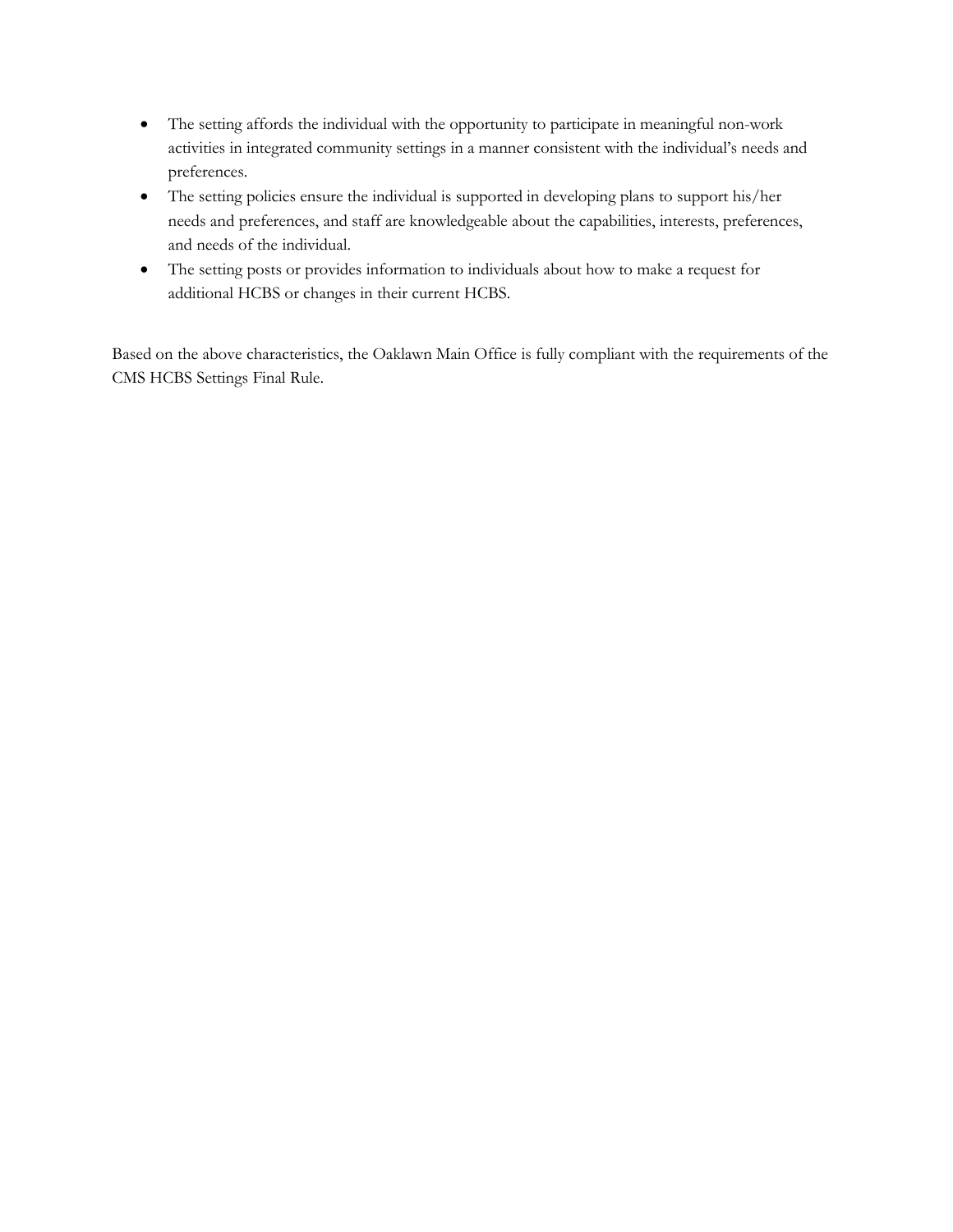**Name of Setting:** Porter-Starke Outpatient Office

**SOA:** Porter-Starke Services, Inc.

### Address: **XXXXXXXXXXXXXXXXXXX** 46383

**Type of Setting:** Provider Owned, Controlled, or Operated (POCO) Non-Residential Setting

**HS Category:** Prong 1; the setting is located in a building that is also a publicly or privately operated facility that provides inpatient institutional treatment.

**Brief Description of Setting:** Outpatient care setting.

**Public Comment/State Response:** There were no public comments from the public posting.

 the Centers for Medicare and Medicaid Services (CMS) HCBS Settings Final Rule. Based on this **Support Submitted by the State to Demonstrate Setting Progress in Overcoming the Institutional Presumption Status by DMHA:** DMHA will show that the Porter-Starke Outpatient Office (1) overcomes the presumption of institutionalism, and (2) is fully compliant with evidence, DMHA concludes that CMS should find the Porter-Starke Outpatient Office is a community-based setting, and is therefore an eligible setting for delivery of HCBS.

- **1. The setting is integrated in and supports full access of individuals receiving Medicaid HCBS to the greater community, including opportunities to seek employment and work in competitive integrated settings, engage in community life, control personal resources, and receive services in the community to the same degree of access as individuals not receiving Medicaid HCBS.**
	- • All buildings have automatic doors and ramps which allow people in wheelchairs to access the building. All public restrooms meet the ADA requirements for accessibility.
	- • Setting is located in the community among other residences and retail businesses. The following retail businesses are within one-half mile: CVS, Walgreens, Goodwill and Kmart; two grocery stores; and multiple churches. Bus stops and taxis are available in the area. The Valparaiso Transit System (V- Line) bus stop is across the street from the 701 Wall Street location approximately 266 feet walk / approx. 1-2 minutes. The only taxi service in the area is Krazy Kab. Rates appear to make this option prohibitive for most of our clients (\$ 4.00 Pick Up Fee \$ 2.50 Per Mile .30 cents per minute wait time/ \$ 18.00 per hour). The V-Line is across the street from 701 Wall Street and we typically provide bus tokens (funded by local grant) to clients. Many clients we serve qualify to receive discounted bus passes. PSS staff assist with applications for these programs. The setting affords opportunities for individuals to have knowledge of and access to information regarding activities outside of the setting, including competitive work and medical appointments, and who in the setting will facilitate and support access to these activities. The setting provides space for Alcoholic Anonymous, Narcotics Anonymous, Depression & Bipolar Support Alliance, and the National Alliance on Mental Illness meetings and these meetings are open to the public.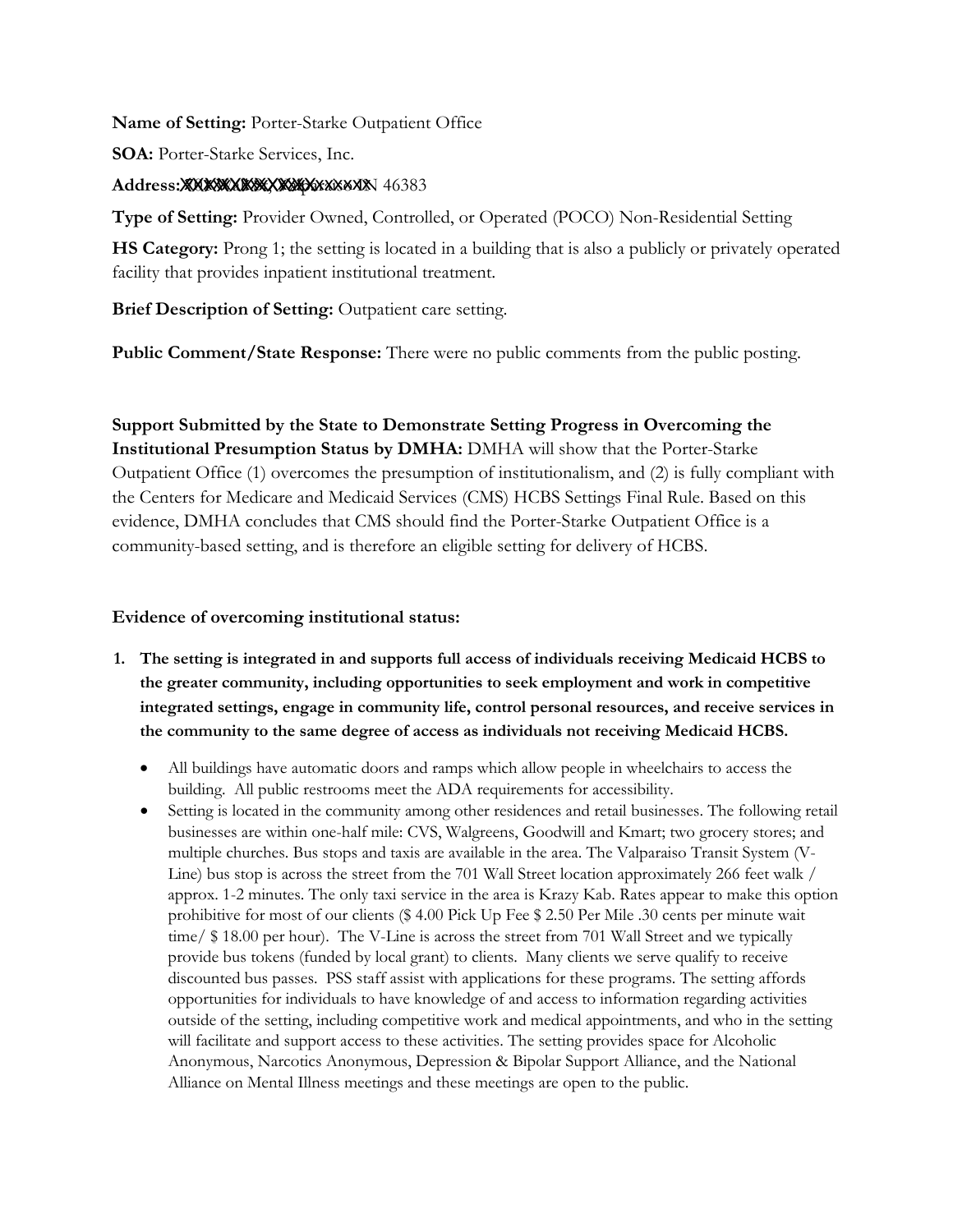- **2. The setting is selected by the individual from among setting options, including non-disability specific settings. The setting options are identified and documented in the person-centered service plan and are based on the individual's needs and preferences.**
	- Individuals are given a choice of available service/treatment options at the office.
	- • The setting reflects individual needs and preferences and has policies that ensure the informed choice of the individual.
	- • Individuals are connected with community activities that foster relationships with community members that are unaffiliated with the setting.
- **3. The setting ensures an individual's rights of privacy, dignity, and respect, and freedom from coercion and restraint.**
	- • Staff asks members about services and supports they want and need and then that information is incorporated into their individualized treatment plan.
	- Information about individuals are kept private.
	- • The setting policies ensure that staff interacts and communicates with individuals respectfully and in a manner in which the person would like to be addressed.
	- • The setting policies ensure that each individual's supports and plans to address behavioral needs are specific to the individual.
	- PSS has a standing policy prohibiting the use of seclusion or restraints.
- **4. The setting optimizes, but does not regiment, individual initiative, autonomy, and independence in making life choices, including but not limited to daily activities, physical environment, and with whom to interact.**
	- • The setting affords a variety of meaningful non-work activities that are responsive to the goals, interests, and needs of the individuals.
	- • The physical environment of the setting supports a variety of individual goals and needs by posting community events as well as different therapy groups that address client needs.
	- • The setting affords opportunities for individuals to choose with whom to do activities in the setting or outside of the setting.
	- • The setting posts information on individual rights and responsibilities which includes contact information for making anonymous complaints. The client is also provided this information on day of admission into the program, explaining the form and answering any questions. .
	- • The setting affords the opportunity for tasks and activities matched to the individual's skills, abilities, and desires.
- **5. The setting facilitates individual choice regarding services and supports, and who provides them.**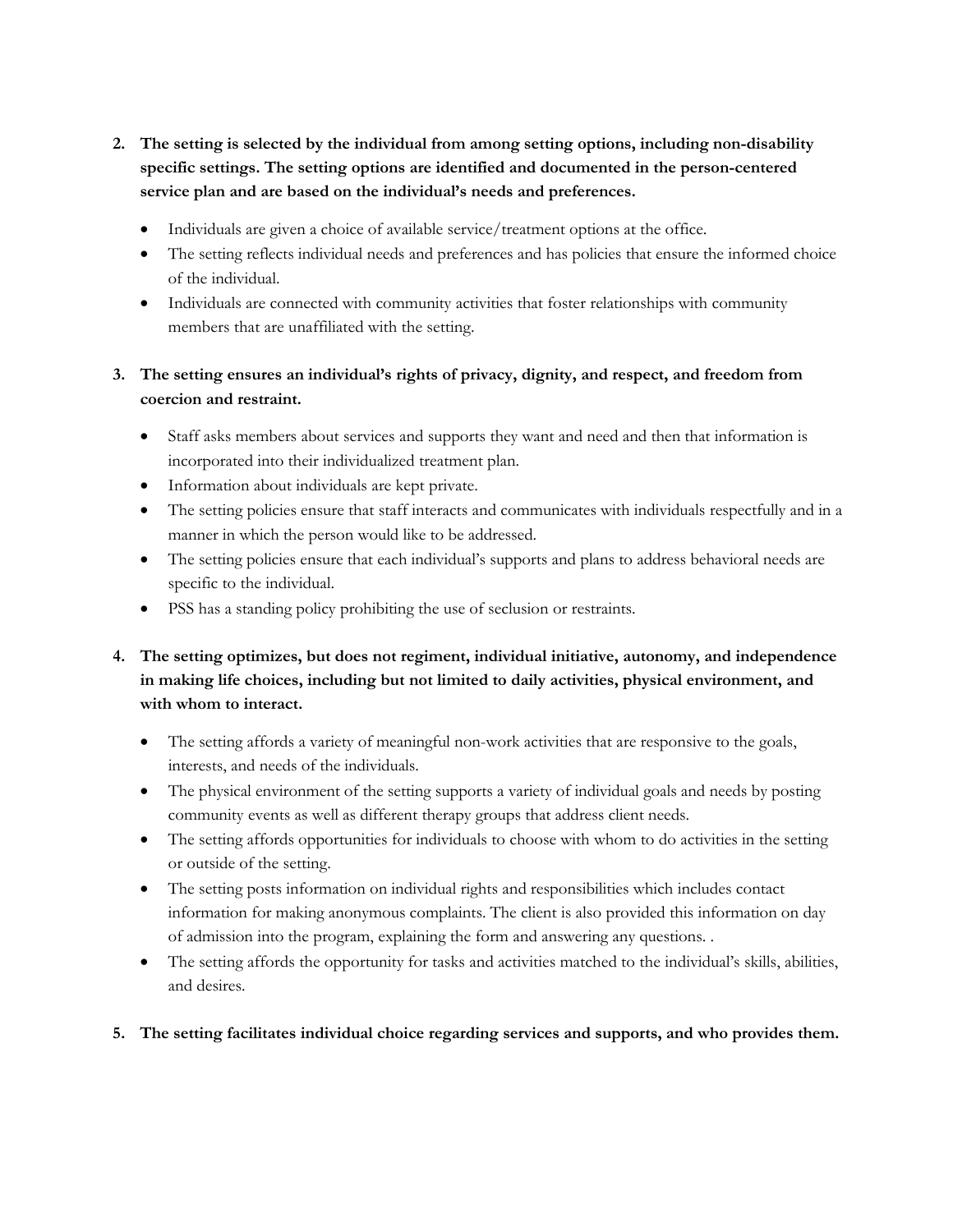- • Individuals at the setting are provided a choice regarding the services, provider, and settings. The provider has four POCO non-residential offices that are available to clients from which to choose where they receive services.
- • Individuals at the setting are able to regularly and periodically update or change their preferences on which staff member provides their services.
- • The setting affords the individual with the opportunity to participate in meaningful non-work activities in integrated community settings in a manner consistent with the individual's needs and preferences.
- • The setting staff is knowledgeable about the capabilities, interests, preferences, and needs of the individual.
- • The setting posts and provides information to individuals about how to make a request for additional HCBS or changes in their current HBCS.

 Based on the above characteristics, the Porter-Starke Outpatient Office is fully compliant with the requirements of the CMS HCBS Settings Final Rule.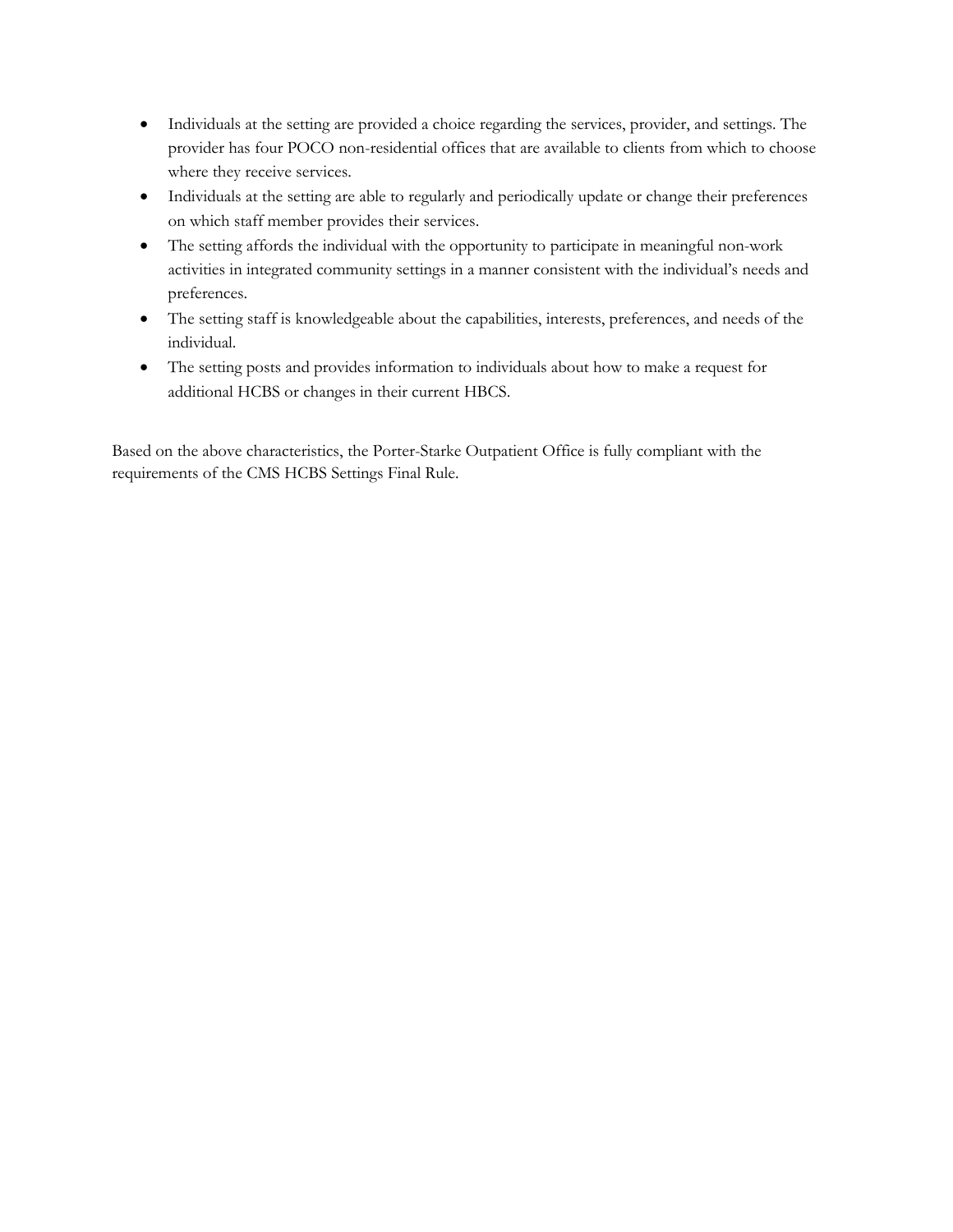**Name of Setting:** Stark Center

**SOA:** Regional Mental Health Center

**Address:** xxxxxxxxxxxxxxxxxxxx 3903 Indianapolis Blvd, East Chicago IN 46312 XXXXXXXXXXX

**Type of Setting:** Provider Owned, Controlled, or Operated (POCO) Non-Residential Setting

**HS Category:** Prong 1; the setting is located in a building that is also a publicly or privately operated facility that provides inpatient institutional treatment.

**Brief Description of Setting:** Outpatient care setting.

**Public Comment/State Response:** There were no public comments from the public posting.

 CMS should find Stark Center is a community-based setting, and is therefore an eligible setting for **Support Submitted by the State to Demonstrate Setting Progress in Overcoming the Institutional Presumption Status by DMHA:** DMHA will show that Stark Center (1) overcomes the presumption of institutionalism, and (2) is fully compliant with the Centers for Medicare and Medicaid Services (CMS) HCBS Settings Final Rule. Based on this evidence, DMHA concludes that delivery of HCBS.

- **1. The setting is integrated in and supports full access of individuals receiving Medicaid HCBS to the greater community, including opportunities to seek employment and work in competitive integrated settings, engage in community life, control personal resources, and receive services in the community to the same degree of access as individuals not receiving Medicaid HCBS.**
	- • The setting affords opportunities for individual schedules that focus on the needs and desires of an individual and an opportunity for individual growth.
	- • The setting affords opportunities for individuals to have knowledge of or access to information regarding age-appropriate activities including competitive work, shopping, attending religious services, medical appointments, dining out, etc. outside of the setting, and who in the setting will facilitate and support access to these activities.
	- • The setting allows individuals the freedom to move about inside and outside of the setting as opposed to one restricted room or area within the setting, and individuals receiving HCBS do so in an area of the setting that is fully integrated with individuals not receiving Medicaid HCBS.
	- • The building is in the community, located among other residential buildings, private businesses, retail businesses, restaurants, doctor's offices, etc., and its proximity to these resources facilitates integration with the greater community.
	- • Other than those members for whom Regional is the representative payee for Social Security benefits, members have full unrestricted access to financial institutions of their choice. Regional policy is specifically clear that members are not required to sign over his/her paychecks to the provider.
	- • There are ample public transportation resources available in East Chicago. The nearest bus stop is on the street immediately in front of Stark Center at the intersection of Indianapolis Blvd and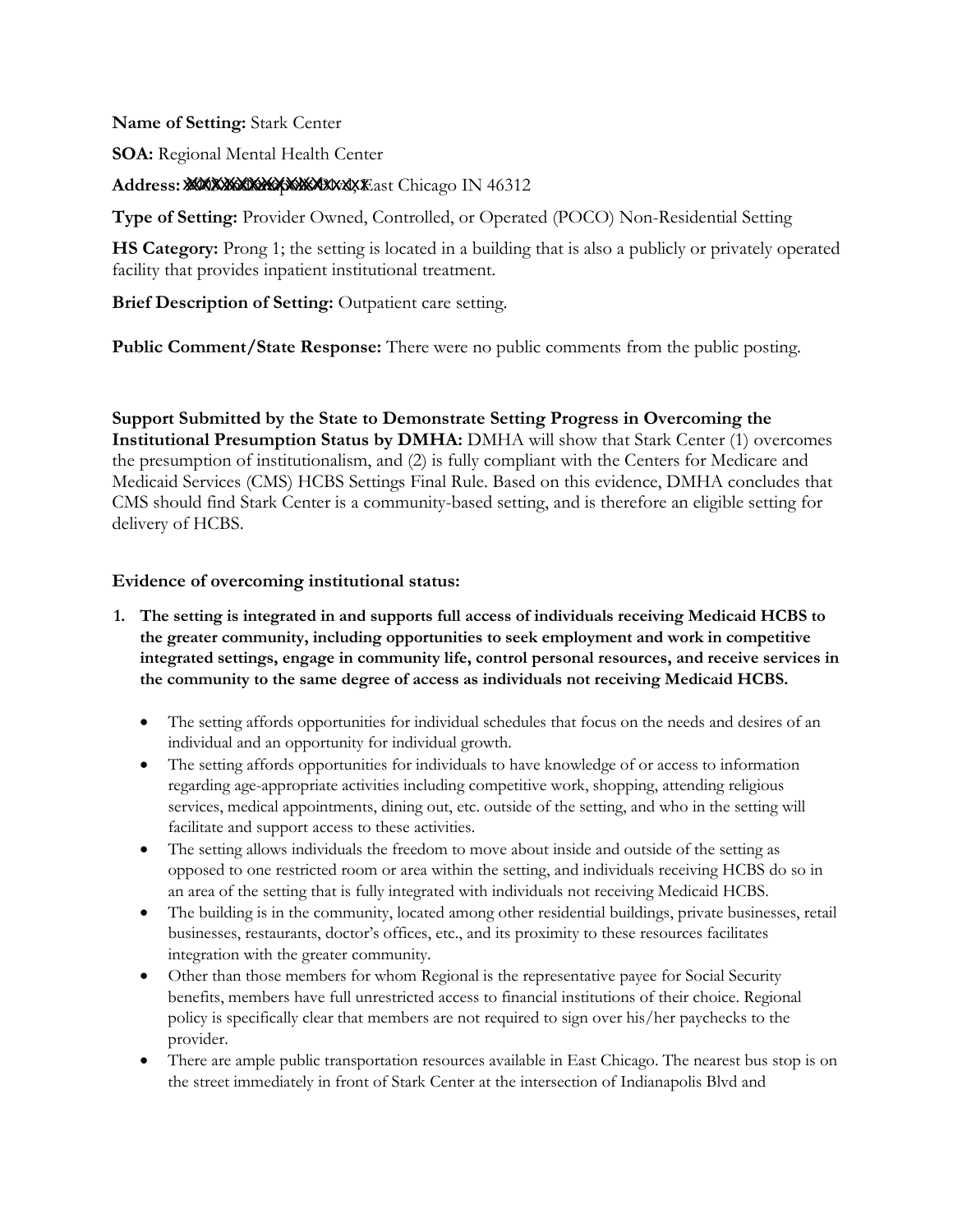Columbus Ave. The setting posts contact information for private taxi services and Medicaidfunded transportation.

- • The setting is physically accessible, including wheelchair ramps and accessible bathrooms. All community-based services are provided on the main (ground level) floor of the building.
- • There are no provider-established restrictions on member's ability to seek out and engage in competitive employment.
- **2. The setting is selected by the individual from among setting options, including non-disability specific settings. The setting options are identified and documented in the person-centered service plan and are based on the individual's needs and preferences.**
	- • The setting reflect individual needs and preferences, and its policies ensure the informed choice of a member.
	- • The setting offers the opportunity for a member to choose to combine more than one service delivery setting or type of HCBS.
	- • Members have full choice as to what services they will receive (including HCBS), who will provide those services, and where those services are provided.

### **3. The setting ensures an individual's rights of privacy, dignity, and respect, and freedom from coercion and restraint.**

- • All information about individuals is kept private. Regional has a privacy/HIPAA policy applicable to all staff which extends to electronic medical records, and areas with confidential and protected health information are kept locked.
- Regional has a policy prohibiting the use of restraints and/or restrictive interventions.
- • Regional has a policy in place for all staff which ensures that supports and plans to address behavioral needs are specific to the member, and are not restrictive to the rights of other members receiving services at the setting.

### **4. The setting optimizes, but does not regiment, individual initiative, autonomy, and independence in making life choices, including but not limited to daily activities, physical environment, and with whom to interact.**

- • The only areas at Stark Center which are locked or otherwise inaccessible to outpatient members are areas for medication storage, areas with confidential/protected health information, utility/janitorial storage areas, and entrance doors to the residential substance abuse treatment area.
- • Members receiving outpatient services at Stark Center are free to choose with whom to do activities in the setting or outside the setting, and are never assigned only to be with a certain group of people.
- • Meals are not provided in the outpatient services areas, but vending machines are available and there are no restrictions on eating or drinking while inside Stark Center.
- • Information on individual member rights and responsibilities are clearly posted in the entrance lobby, including how to make anonymous complaints and request different service providers.
- • Members receiving Medicaid-funded services and supports may engage in legal activities in the same manner as individuals who are not receiving Medicaid-funded services and supports.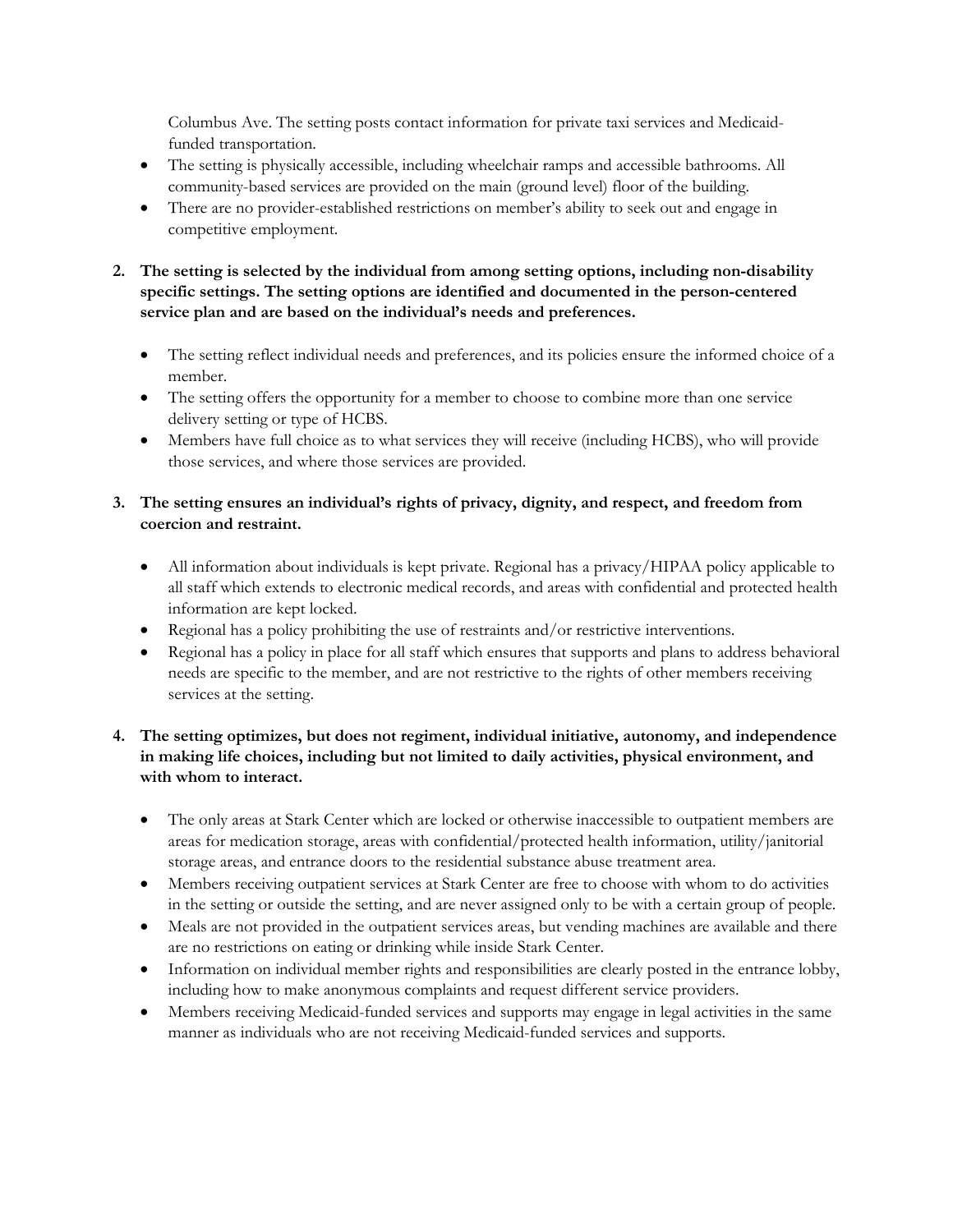- **5. The setting facilitates individual choice regarding services and supports, and who provides them.**
	- • Individuals are provided a choice regarding the services, provider, and settings and the opportunity to visit/understand the options, and affords individuals the opportunity to regularly and periodically update or change their service and support preferences.
	- • Regional's service provision policies ensure that members are supported in developing person- centered treatment plans to support their individual needs and preferences, including how to make a request for additional HCBS, or changes to their current HCBS.

 Based on the above characteristics, Stark Center is fully compliant with the requirements of the CMS HCBS Settings Final Rule for non-residential settings.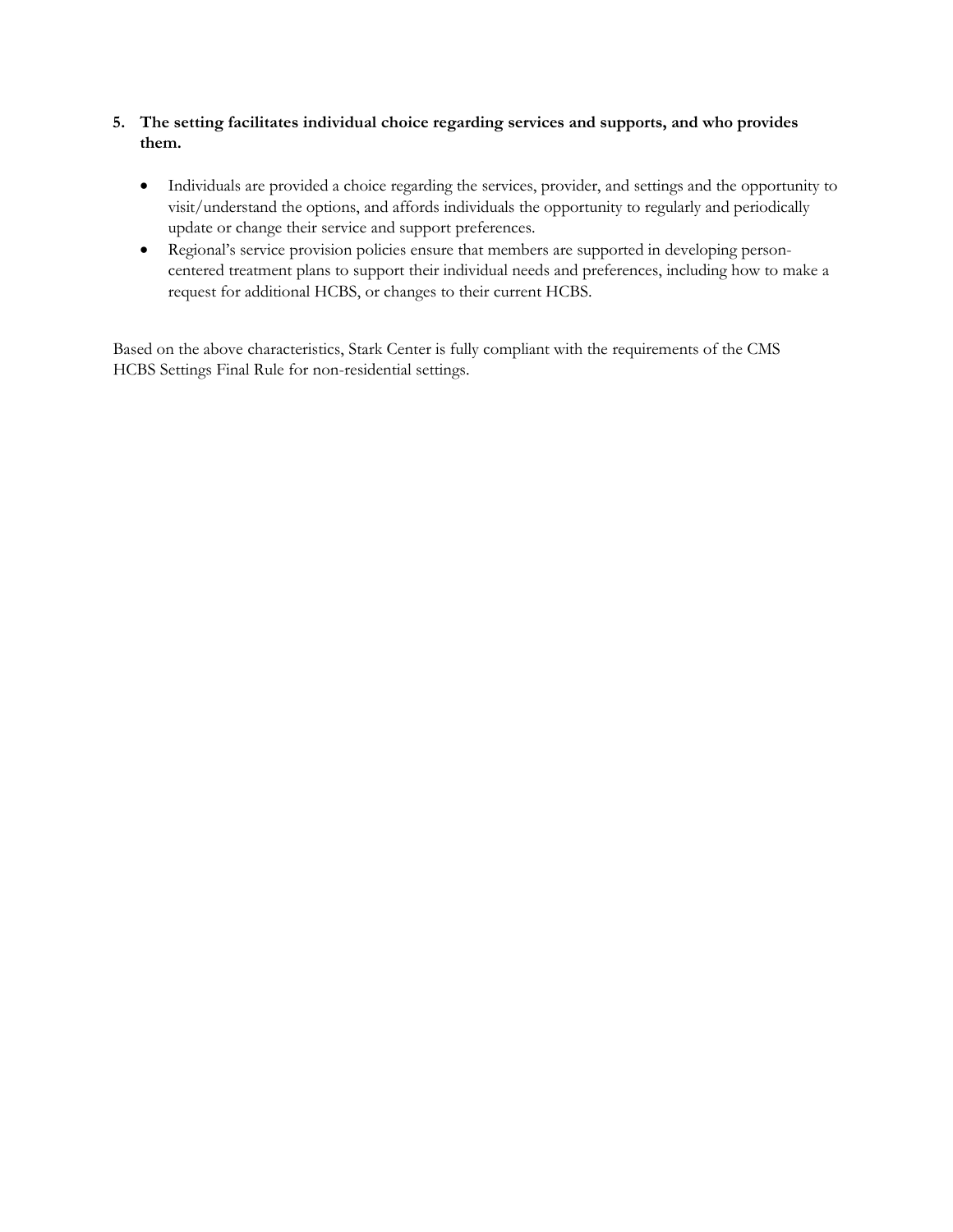### **Name of Setting:** Strawhun Center

**SOA:** Regional Mental Health Center

### Address: XXXXXXXXXXXXXXXXXXXXXXIIe IN 46410

**Type of Setting:** Provider Owned, Controlled, or Operated (POCO) Non-Residential Setting

**HS Category:** Prong 1; the setting is located in a building that is also a publicly or privately operated facility that provides inpatient institutional treatment.

**Brief Description of Setting:** Outpatient care setting.

**Public Comment/State Response:** There were no public comments from the public posting.

 overcomes the presumption of institutionalism, and (2) is fully compliant with the Centers for Medicare and Medicaid Services (CMS) HCBS Settings Final Rule. Based on this evidence, DMHA **Support Submitted by the State to Demonstrate Setting Progress in Overcoming the Institutional Presumption Status by DMHA:** DMHA will show that Strawhun Center (1) concludes that CMS should find Strawhun Center is a community-based setting, and is therefore an eligible setting for delivery of HCBS.

- **1. The setting is integrated in and supports full access of individuals receiving Medicaid HCBS to the greater community, including opportunities to seek employment and work in competitive integrated settings, engage in community life, control personal resources, and receive services in the community to the same degree of access as individuals not receiving Medicaid HCBS.**
	- • The setting affords opportunities for individual schedules that focus on the needs and desires of an individual and an opportunity for individual growth.
	- • The setting affords opportunities for individuals to have knowledge of or access to information regarding age-appropriate activities including competitive work, shopping, attending religious services, medical appointments, dining out, etc. outside of the setting, and who in the setting will facilitate and support access to these activities.
	- • The setting allows individuals the freedom to move about inside and outside of the setting as opposed to one restricted room or area within the setting, and individuals receiving HCBS do so in an area of the setting that is fully integrated with individuals not receiving Medicaid HCBS.
	- • The building is in the community, located among other residential buildings, private businesses, retail businesses, restaurants, doctor's offices, etc., and its proximity to these resources facilitates integration with the greater community.
	- • Other than those members for whom Regional is the representative payee for Social Security benefits, members have full unrestricted access to financial institutions of their choice. Regional policy is specifically clear that a member is not required to sign over his/her paychecks to the provider.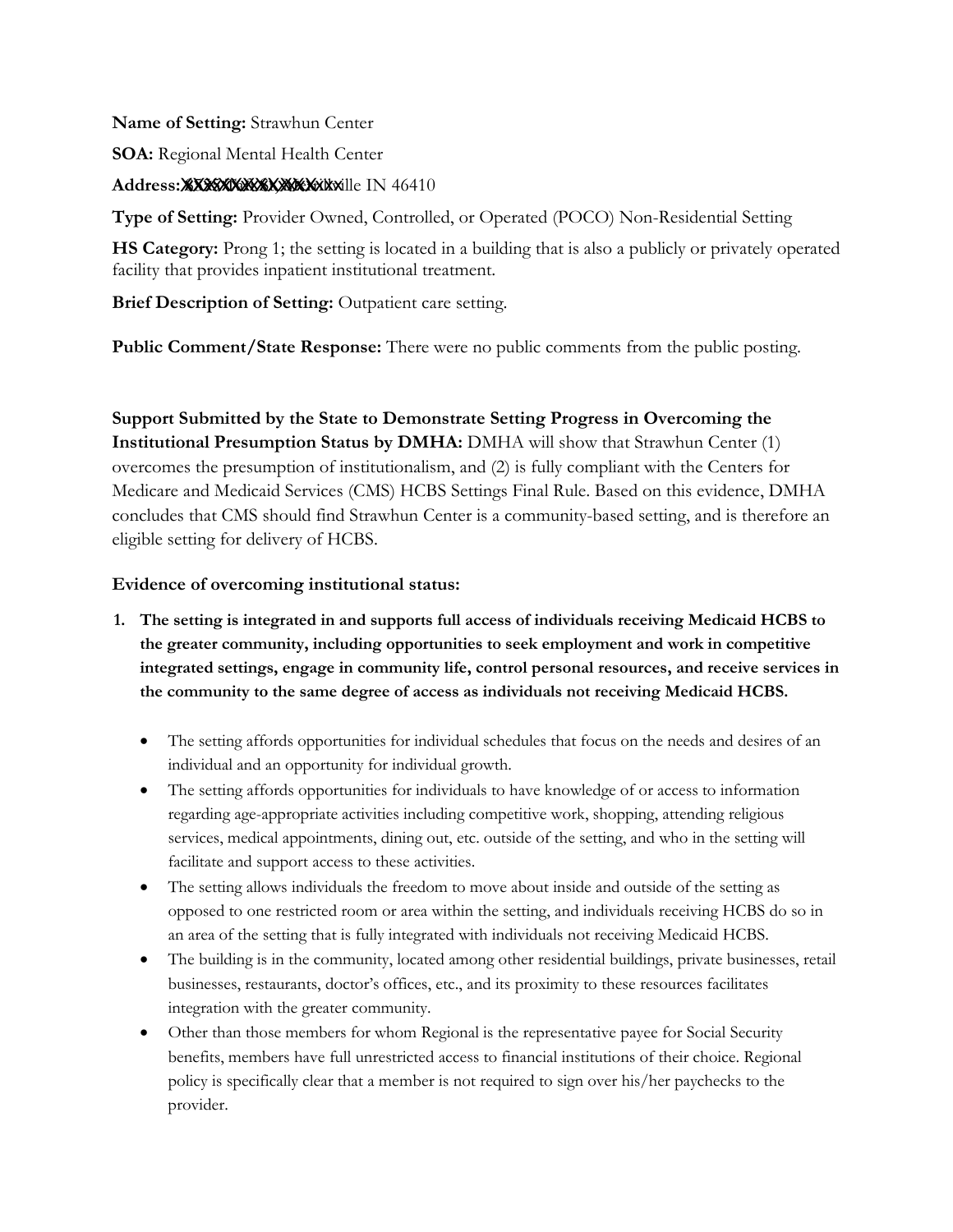- There are ample public transportation resources available in Merrillville. The nearest bus stop is on the street in front of Strawhun Center, at the intersection of Taft St and 93rd Ave. The setting posts contact information for private taxi services and Medicaid-funded transportation.
- • The setting is physically accessible, including wheelchair ramps, accessible bathrooms, and an elevator.
- • There are no provider-established restrictions on member's ability to seek out and engage in competitive employment.

# **2. The setting is selected by the individual from among setting options, including non-disability specific settings. The setting options are identified and documented in the person-centered service plan and are based on the individual's needs and preferences.**

- • The setting reflect individual needs and preferences, and its policies ensure the informed choice of a member.
- • The setting offers the opportunity for a member to choose to combine more than one service delivery setting or type of HCBS.
- • Members have full choice as to what services they will receive (including HCBS), who will provide those services, and where those services are provided.

# **3. The setting ensures an individual's rights of privacy, dignity, and respect, and freedom from coercion and restraint.**

- • All information about individuals is kept private. Regional has a privacy/HIPAA policy applicable to all staff which extends to electronic medical records, and areas with confidential and protected health information are kept locked.
- Regional has a policy prohibiting the use of restraints and/or restrictive interventions.
- • Regional has a policy in place for all staff which ensures that supports and plans to address behavioral needs are specific to the member, and are not restrictive to the rights of other members receiving services at the setting.

# **4. The setting optimizes, but does not regiment, individual initiative, autonomy, and independence in making life choices, including but not limited to daily activities, physical environment, and with whom to interact.**

- • The only areas at Strawhun Center which are locked or otherwise inaccessible to outpatient members are areas for medication storage, areas with confidential/protected health information, utility/ janitorial storage areas, and entrance doors to the inpatient unit and residential substance abuse treatment area.
- • Members receiving outpatient services are the Strawhun Center are free to choose with whom to do activities in the setting or outside the setting, and are never assigned only to be with a certain group of people.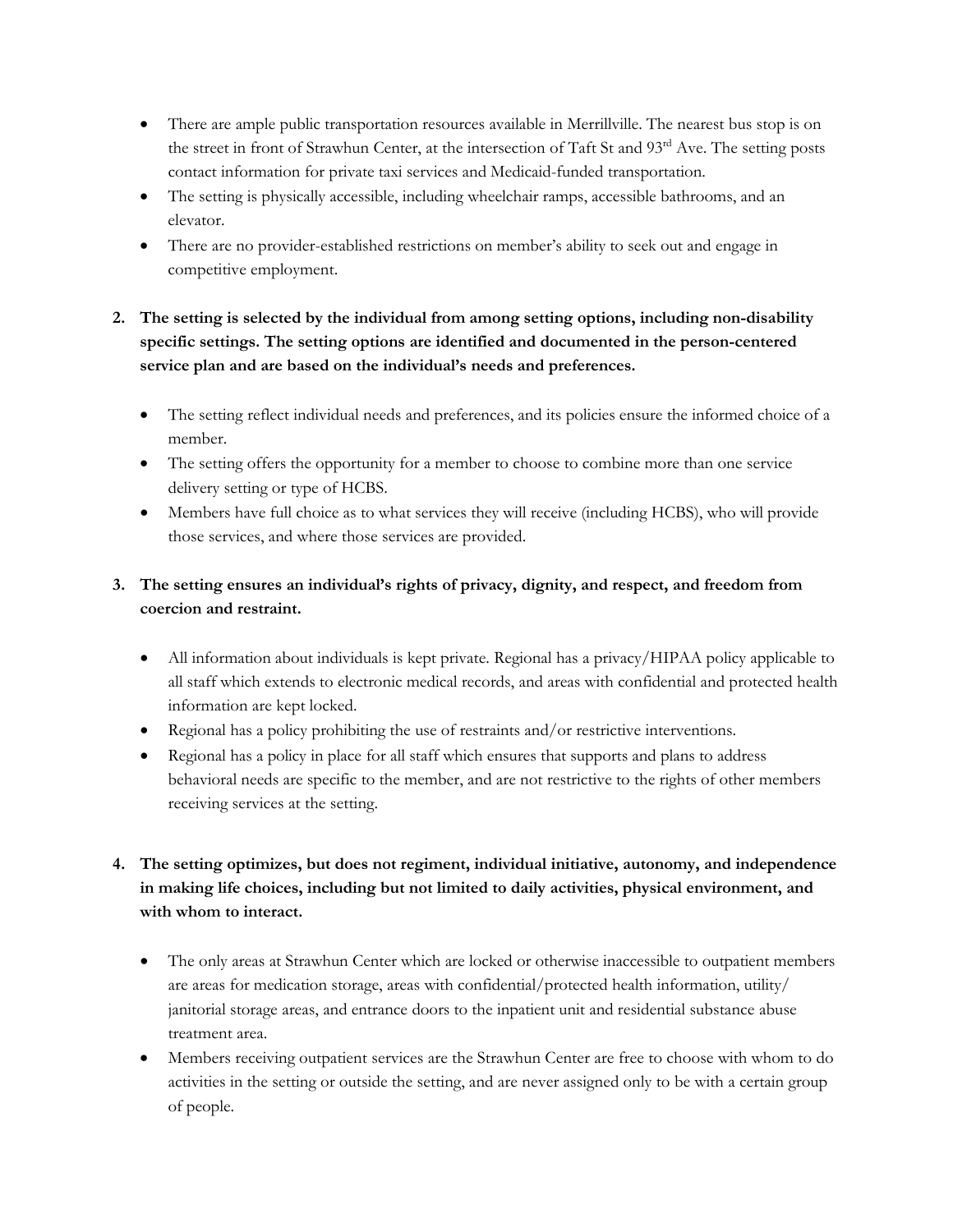- • Meals are not provided at Strawhun Center as a routine part of outpatient services, but members and staff have access to a dining area which serves meals (this is an adjunct feature of the dining service for the inpatient and residential substance abuse treatment units). Vending machines are available and there are no restrictions on eating or drinking while inside Strawhun Center.
- • Information on individual member rights and responsibilities are clearly posted in the entrance lobby, including how to make anonymous complaints and request different service providers.
- • Members receiving Medicaid-funded services and supports may engage in legal activities in the same manner as individuals who are not receiving Medicaid-funded services and supports.

### **5. The setting facilitates individual choice regarding services and supports, and who provides them.**

- • Individuals are provided a choice regarding the services, provider, and settings and the opportunity to visit/understand the options, and affords individuals the opportunity to regularly and periodically update or change their service and support preferences.
- • Regional's service provision policies ensure that members are supported in developing person- centered treatment plans to support their individual needs and preferences, including how to make a request for additional HCBS, or changes to their current HCBS.

 Based on the above characteristics, Strawhun Center is fully compliant with the requirements of the CMS HCBS Settings Final Rule for non-residential settings.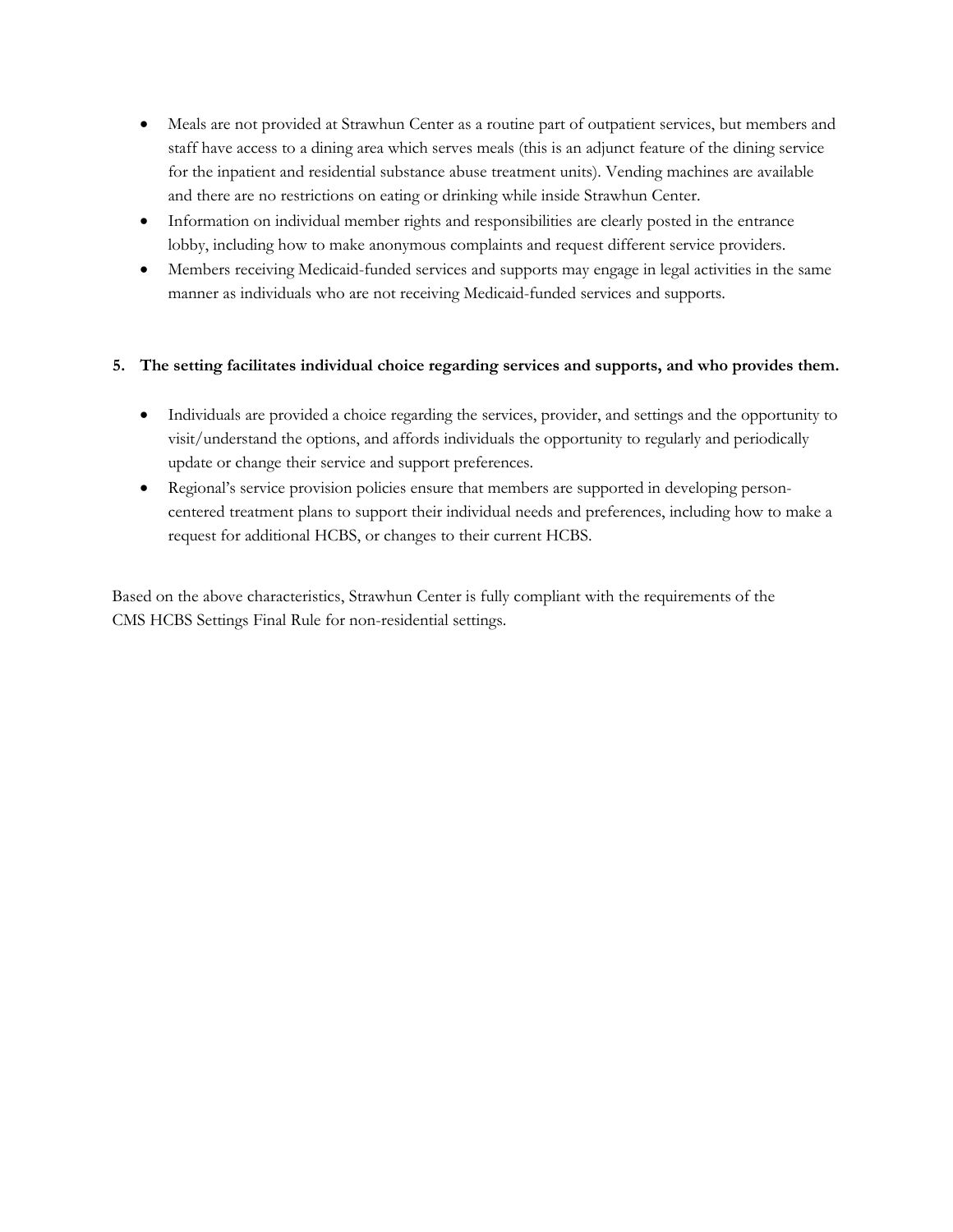**Name of Setting:** Vigo County Outpatient Services

**SOA:** Hamilton Center, Inc.

AddressXXXXXXXXXXXXXXXXXXXX Haute IN 47804

**Type of Setting:** Provider Owned, Controlled, or Operated (POCO) Non-Residential Setting

**HS Category:** Prong 1; the setting is located in a building that is also a publicly or privately operated facility that provides inpatient institutional treatment.

**Brief Description of Setting:** Outpatient care setting.

**Public Comment/State Response:** There were no public comments from the public posting.

 Centers for Medicare and Medicaid Services (CMS) HCBS Settings Final Rule for non-residential **Support Submitted by the State to Demonstrate Setting Progress in Overcoming the Institutional Presumption Status by DMHA:** DMHA will show that Vigo County Outpatient Services (1) overcomes the presumption of institutionalism, and (2) is fully compliant with the settings. Based on this evidence, DMHA concludes that CMS should find Vigo County Outpatient Services is a community-based setting, and is therefore an eligible setting for delivery of HCBS.

- **1. The setting is integrated in and supports full access of individuals receiving Medicaid HCBS to the greater community, including opportunities to seek employment and work in competitive integrated settings, engage in community life, control personal resources, and receive services in the community to the same degree of access as individuals not receiving Medicaid HCBS.**
	- • Setting is located in the community among other residences and retail businesses. Within a mile of the office, there are local churches, nature parks and convenience stores. Within a two mile radius, there are two public libraries.
	- • Bus stops and taxis are available in the area within 300 feet of the outpatient office. **(Exhibit A)** Vigo County does have a public bus system that usually runs until 7:00 pm in the evening and Medicaid transportation may be available as long as the consumer books in advance.
	- • 620 Eighth Avenue is handicapped accessible including bathrooms and entrances. Vigo County also has available handicapped accessible transportation.
	- • The setting affords opportunities for individuals to have knowledge of and access to information regarding activities including competitive work, medical appointments outside of the setting, and who in the setting will facilitate and support access to these activities.
- **2. The setting is selected by the individual from among setting options, including non-disability specific settings. The setting options are identified and documented in the person-centered service plan and are based on the individual's needs and preferences.**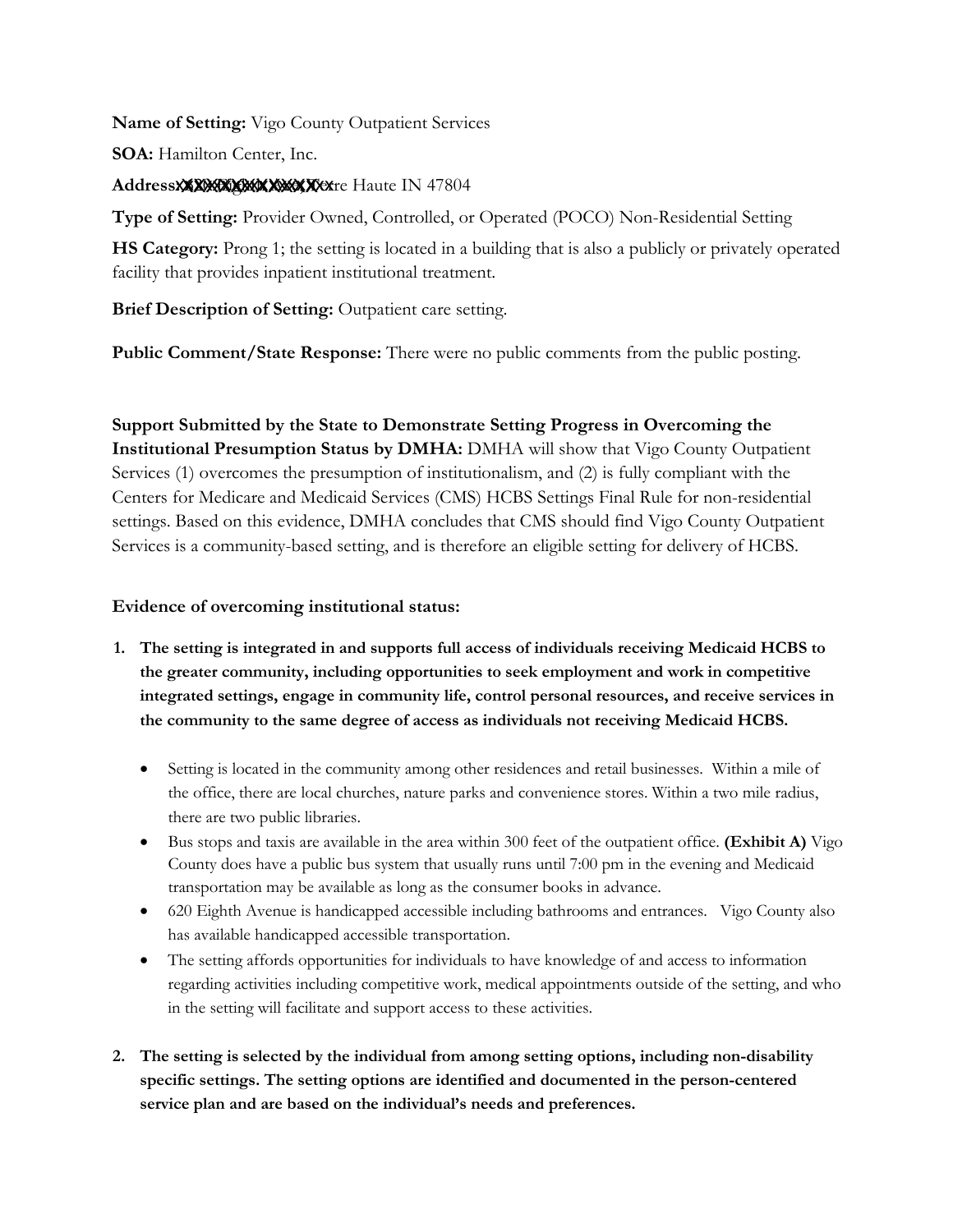- • Individuals are given a choice of available service/treatment options at the office, and have the option to receive their services at other community-based outpatient sites operated by HCI.
- • The setting reflects individual needs and preferences and has policies that ensure the informed choice of the individual.
- • Individuals are connected with community activities that foster relationships with community members unaffiliated with the setting.

# **3. The setting ensures an individual's rights of privacy, dignity, and respect, and freedom from coercion and restraint.**

- • Staff ask members about services and supports they want and need. Once the information is obtained it is then transferred to the IICP. Although IICPs are reviewed every 90 days, if client requests changes to occur prior to the review date, changes will be addressed.
- Information about individuals are kept private.
- • The setting policies ensures that staff interacts and communicates with individuals respectfully and in a manner in which the person would like to be addressed.
- • The setting policies ensure that each individual's supports and plans to address behavioral needs are specific to the individual.
- • HCI has a standing policy prohibiting the use of seclusion or restraints in the HCBS outpatient services setting.

# **4. The setting optimizes, but does not regiment, individual initiative, autonomy, and independence in making life choices, including but not limited to daily activities, physical environment, and with whom to interact.**

- • The setting affords a variety of meaningful non-work activities that are responsive to the goals, interests, and needs of the individuals.
- The physical environment of the setting support a variety of individual goals and needs.
- • The setting affords opportunities for individuals to choose with whom to do activities in the setting or outside the setting.
- • The setting posts and provides information on individual rights and responsibilities. Prior to moving in, staff reviews, explains and then answers any questions the client may have.
- • The setting affords the opportunity for tasks and activities matched to the individual's skills, abilities, and desires.

# **5. The setting facilitates individual choice regarding services and supports, and who provides them**

 • Individuals at the setting are provided a choice regarding the services, provider, and settings. When a client requires additional housing support than what living in a private/independent home provides, the member and their support/treatment team discuss the available residential setting options from which the client decides the best setting based on their needs.